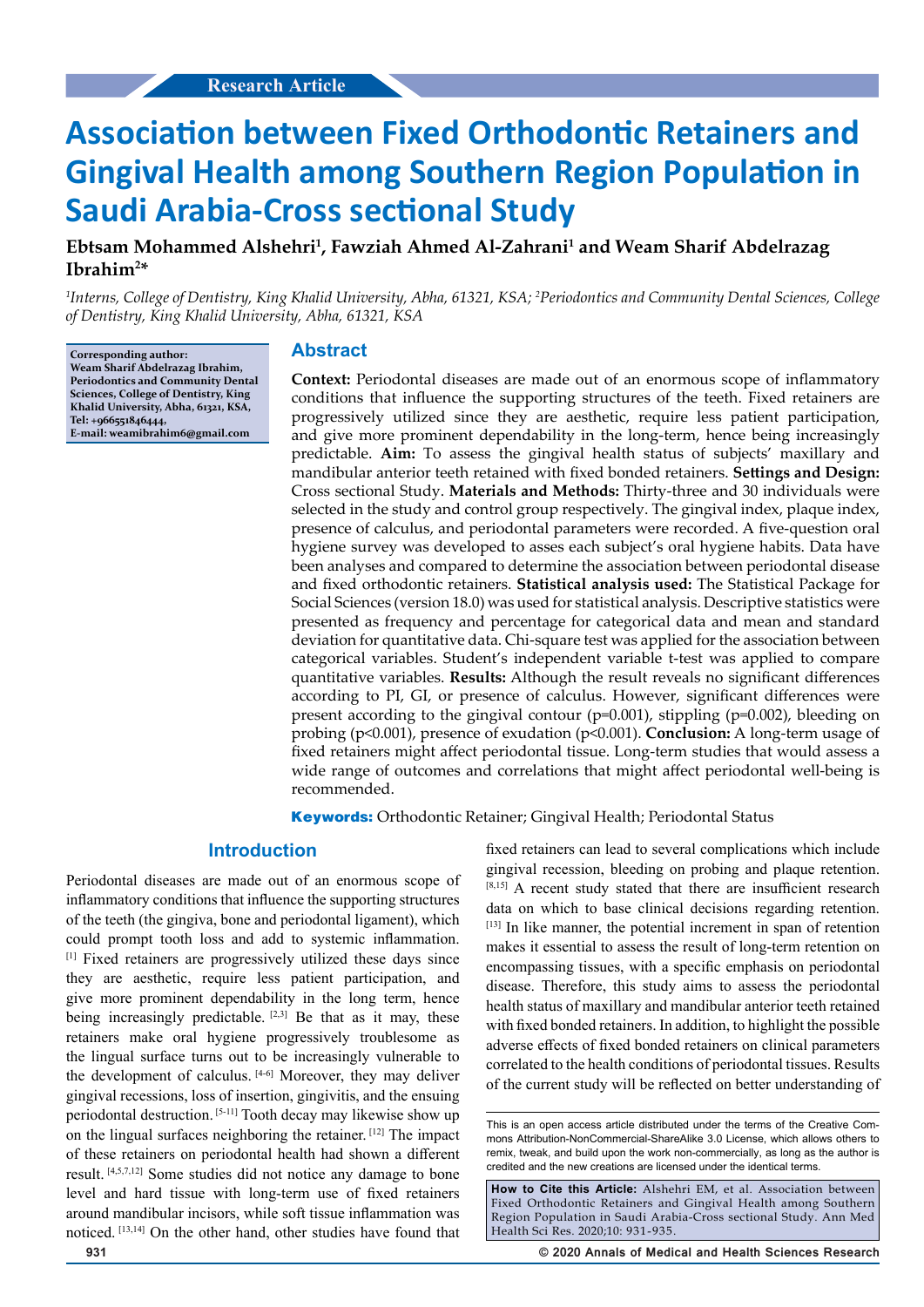the relationship between periodontal health and fixed retainers, effective management of periodontal health, and optimal usage of fixed orthodontic retainers.

## **Subjects and Methods**

The present cross-sectional study was conducted from February 2018 to 26 December 2018. A total of 63 participants (33 study group, 30 control group) were randomly selected from the various governmental and private dental clinics across Abha city Asser province KSA. People with fixed orthodontic retainer recruited from governmental and private dental specialty hospitals and clinics in Abha city were selected and allocated in the study group according to the following inclusion criteria:

- Post-orthodontic patients wearing fixed bonded retainers for a period between 12 and 60 months while maintaining visits for routine dental treatment.
- Aged between 13-35 years.
- No history of smoking.
- No preexisting periodontal disease.
- No current pregnancy.

Control group match the study group receiving orthodontic treatment without fixed retainer. An intra-oral examination of maxillary and mandibular anterior teeth was done. The gingival index, plaque index, presence of calculus, probing depth, presence of gingival recession, and bleeding on probing were recorded and statistically compared between the two groups to determine if there is any association between periodontal disease and fixed orthodontic retainers.

A self-explanatory questionnaire comprising of five questions was designed to assess each subject's oral hygiene habits, it includes the frequency of brushing and flossing, use of mouth rinse, ease of flossing, comfort of retainers and time to complete oral hygiene.

Ethical clearance was obtained from the Institutional Ethics Committee (IEC), after comprehensive review of the proposal. The importance of the study was explained verbally to the participants and written informed consent was obtained before commencement of the study. Every attempt was made to maintain the confidentiality of the participants. The clinical examination and questionnaire distribution among the participants was conducted during their regular visit to dental clinic.

All the hypotheses were formulated using two-tailed alternatives against each null hypothesis (hypothesis of no difference). The entire data is statistically analyzed using the Statistical Package for Social Sciences (SPSS version 21.0, IBM Corporation, USA) for MS Windows. Descriptive statistics were presented as frequency and percentage for categorical data and mean and standard deviation for quantitative data Chi-square test was executed to compare the comparative data. Student's independent variable t-test was applied to compare quantitative variables. P values <0.05 were taken as statistically significant.

## **Results**

A total of sixty-three subjects have been included in this study. Forty-six (46.1%) were Female and seventeen (53.8%) were males. The age ranged between 18-35 years old. The subjects have been divided into two groups (study and control 33, 30 participants respectively). The control group consisted of 22 females and 8 males. The study group consisted of 24 females and 9 males. The majority of the subjects was students and housewife's (No significant difference existed between the two groups according to the socio-demographic characteristics [Table 1].

Considering the oral hygiene practice by the participant only 6.1% and 3.3% of study and control group stated that they never brush their teeth, meanwhile the majority do brush once per day (78.85% and 76.7% for study and control group respectively). Slightly higher percentage among the study group use the dental floss us a daily routine in compare to control group (45.5% and 30%). A slightly higher than half of the study group consider the rinsing necessary in adjunct to brushing and flossing. The majority of the study group found their retainer uncomfortable 87.9% although 36.4% declared that the discomfort is not annoying. Only one third of the study groups brush their teeth for 2 min, and none of the control group does [Table 2]. When considering the clinical topographies of the gingiva, the study group showed a statistically significant difference in relation to the gingival contour ( $p=0.001$ ), stippling ( $p=0.002$ ), bleeding on probing  $(p<0.001)$  [Table 3].

#### **Discussion**

The current study revealed no significant differences between the control and retainer groups according to the frequency of brushing, frequency of flossing and the duration of brushing and flossing. Different findings were reported in an American study by Corbett et al. <a>[16]</a> where a statistically significant difference in the frequency and ease of flossing was found, while retainer comfort and frequency of brushing had no significant difference between groups. Subjects in the American study were slightly younger than subjects in the current study (13-22 years of age), and therefore the difference in the study population may account for the difference in the study results. In the current study, bleeding on probing was found to be significantly different between the two groups ( $p<0.001$ ). Similar and different results were reported in a number of studies. Our findings are in accordance with those of Al-Jundi, [17] who conducted a study to evaluate the periodontal health status of Saudi patients scheduled for fixed orthodontic treatment, and a significant difference was observed for the gingival bleeding index ( $p=0.033$ ). Moreover, findings of Levin et al. [8] are also in accordance with ours whose results showed bleeding on probing significantly greater in teeth with fixed retainers compared with no fixed retainers. However, findings of Neto et al. [7] who evaluated the periodontal status of patients with bonded retainers as compared to a non-treated control group were different. No significant difference for gingival recession and bleeding on probing was observed between groups (p>0.05). This could be due to the fact that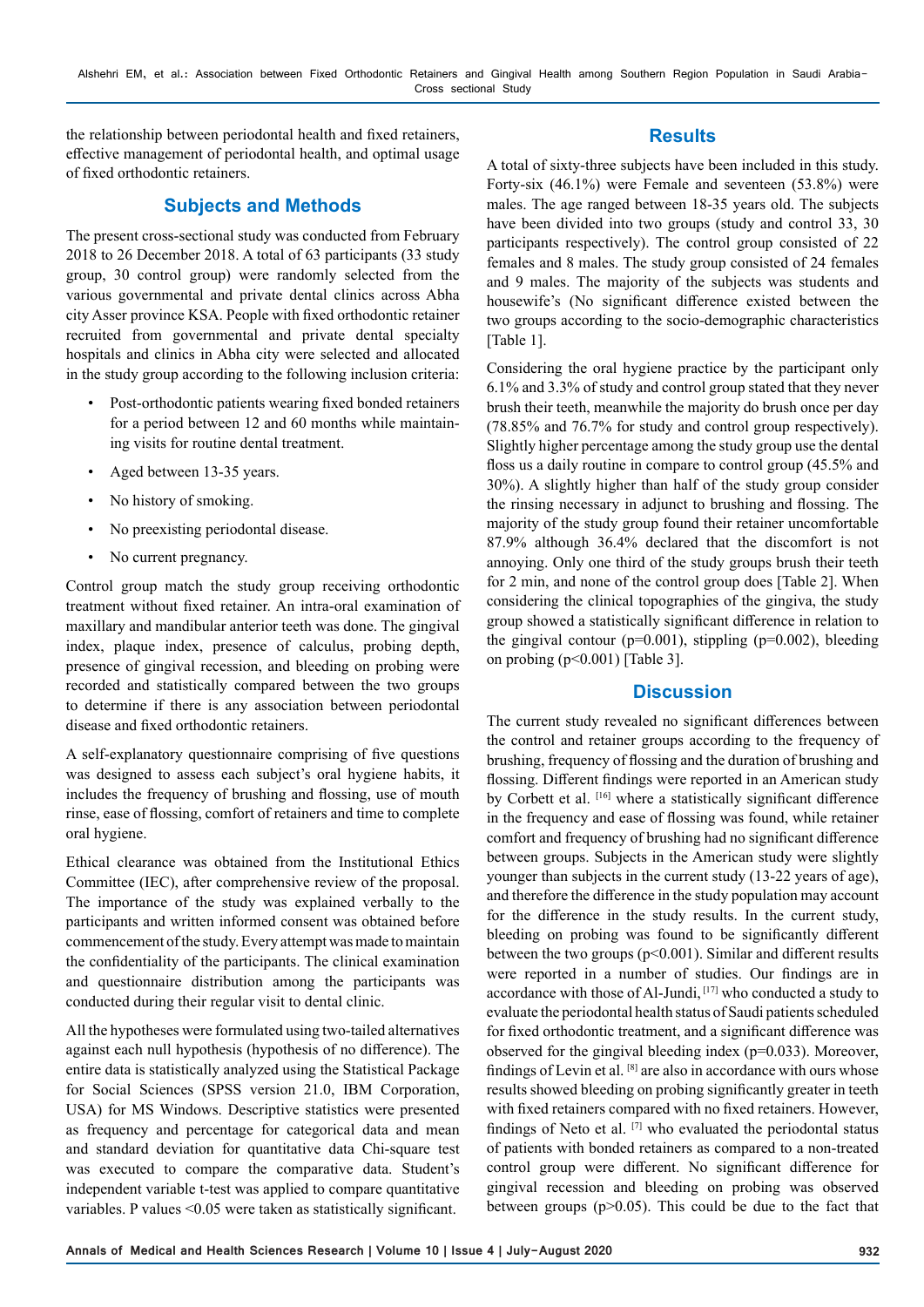Alshehri EM, et al.: Association between Fixed Orthodontic Retainers and Gingival Health among Southern Region Population in Saudi Arabia-Cross sectional Study

| Table 1: Socio-demographic data of participant. |                      |               |                          |      |  |  |  |  |
|-------------------------------------------------|----------------------|---------------|--------------------------|------|--|--|--|--|
| Socio-demographic data                          | <b>Control Group</b> |               | <b>Study Group</b>       |      |  |  |  |  |
| Gender                                          | No.                  | %             | No.                      | %    |  |  |  |  |
| Female                                          | 22                   | 73.3          | 24                       | 72.7 |  |  |  |  |
| Male                                            | 8                    | 26.7          | 9                        | 27.3 |  |  |  |  |
| Total                                           | 30                   | 100           | 33                       | 100  |  |  |  |  |
| Age                                             | No.                  | $\frac{9}{6}$ | No.                      | %    |  |  |  |  |
| 18-25                                           | 14                   | 46.7          | 23                       | 69.7 |  |  |  |  |
| 26-35                                           | 16                   | 53.3          | 10                       | 30.3 |  |  |  |  |
| <b>Occupation</b>                               | No.                  | %             | No.                      | %    |  |  |  |  |
| Student                                         | 16                   | 53.3          | 19                       | 57.6 |  |  |  |  |
| Housewife                                       | 14                   | 46.7          | $\overline{\phantom{a}}$ | 21.2 |  |  |  |  |
| Teacher                                         | 0                    | 0.0           | 4                        | 12.2 |  |  |  |  |
| others                                          | 0                    | 0.0           | 3                        | 9.0  |  |  |  |  |

| Table 2: Hygiene survey among study participants.          |                      |      |                    |      |  |  |  |
|------------------------------------------------------------|----------------------|------|--------------------|------|--|--|--|
| <b>Hygiene Survey</b>                                      | <b>Control Group</b> |      | <b>Study Group</b> |      |  |  |  |
| Do you brush your teeth and if so, how often?              | No.                  | $\%$ | No.                | $\%$ |  |  |  |
| Never                                                      |                      | 3.3  | 2                  | 6.1  |  |  |  |
| 2-3 times/week                                             | 6                    | 20.0 | 5                  | 15.1 |  |  |  |
| 1 time/day                                                 | 23                   | 76.7 | 26                 | 78.8 |  |  |  |
| Do you floss your teeth and if so, how often?              | No.                  | $\%$ | No.                | %    |  |  |  |
| Never                                                      | 18                   | 60.0 | 11                 | 33.3 |  |  |  |
| 2-3 times/week                                             | 3                    | 10.0 |                    | 21.2 |  |  |  |
| 1 time/day                                                 | 9                    | 30.0 | 15                 | 45.5 |  |  |  |
| Is rinsing necessary after brushing and flossing?          | No.                  | %    | No.                | %    |  |  |  |
| Yes                                                        | 10                   | 33.3 | 18                 | 54.5 |  |  |  |
| <b>No</b>                                                  | 20                   | 66.7 | 15                 | 45.5 |  |  |  |
| How would you rate the comfort of your fixed retainers?    | No.                  | $\%$ | No.                | %    |  |  |  |
| Very uncomfortable                                         | 0                    | 0.0  | 17                 | 51.5 |  |  |  |
| Somewhat Comfortable                                       | 0                    | 0.0  | 12                 | 36.4 |  |  |  |
| Comfortable                                                | $\Omega$             | 0.0  | 4                  | 12.1 |  |  |  |
| How long does it take to floss and brush your front teeth? | No.                  | $\%$ | No.                | %    |  |  |  |
| 30-60 seconds                                              | 10                   | 33.3 | 15                 | 45.5 |  |  |  |
| 1-2 minutes                                                | 20                   | 66.7 | 7                  | 21.2 |  |  |  |
| More than 2 minutes                                        | 0                    | 0.0  | 11                 | 33.3 |  |  |  |

| Table 3: Clinical topographies of the gingiva. |             |                      |     |                    |         |  |  |  |
|------------------------------------------------|-------------|----------------------|-----|--------------------|---------|--|--|--|
| <b>Gingival Status</b>                         |             | <b>Control Group</b> |     | <b>Study Group</b> |         |  |  |  |
| Color                                          | No.         | $\%$                 | No. | $\%$               | P-value |  |  |  |
| Pink                                           | 7           | 23.3                 | 13  | 39.4               |         |  |  |  |
| Red                                            | 19          | 63.3                 | 20  | 60.6               | 0.1     |  |  |  |
| others                                         | 4           | 13.4                 | 0   | 0.0                |         |  |  |  |
| Contour                                        | No.         | %                    | No. | $\%$               | P-value |  |  |  |
| Scalloped                                      | 26          | 86.7                 | 14  | 42.4               | 0.001   |  |  |  |
| Non-Scalloped                                  | 4           | 13.3                 | 19  | 57.5               |         |  |  |  |
| Consistency                                    | No.         | $\%$                 | No. | $\%$               | P-value |  |  |  |
| Firm & Resilient                               | 10          | 33.3                 | 10  | 30.3               | 0.5     |  |  |  |
| Soft and Edematous                             | 20          | 66.7                 | 23  | 69.7               |         |  |  |  |
| <b>Size</b>                                    | No.         | $\%$                 | No. | $\%$               | P-value |  |  |  |
| Enlarged                                       | 16          | 53.3                 | 14  | 42.2               | 0.3     |  |  |  |
| Not enlarged                                   | 14          | 46.7                 | 19  | 57.6               |         |  |  |  |
| <b>Stippling</b>                               | No.         | %                    | No. | %                  | P-value |  |  |  |
| Present                                        | 20          | 66.7                 | 9   | 27.3               | 0.002   |  |  |  |
| Absent                                         | 10          | 33.3                 | 24  | 72.7               |         |  |  |  |
| <b>Bleeding</b>                                | No.         | $\frac{9}{6}$        | No. | $\%$               | P-value |  |  |  |
| Present                                        | $\mathbf 0$ | 0.0                  | 26  | 78.8               | < 0.001 |  |  |  |
| Absent                                         | 30          | 100.0                | 7   | 21.2               |         |  |  |  |

all participants were dentistry students, and therefore aware of their oral hygiene. The current study results revealed that the study group had significantly more accumulation of plaque than the control group (p=0.01). Several studies report similar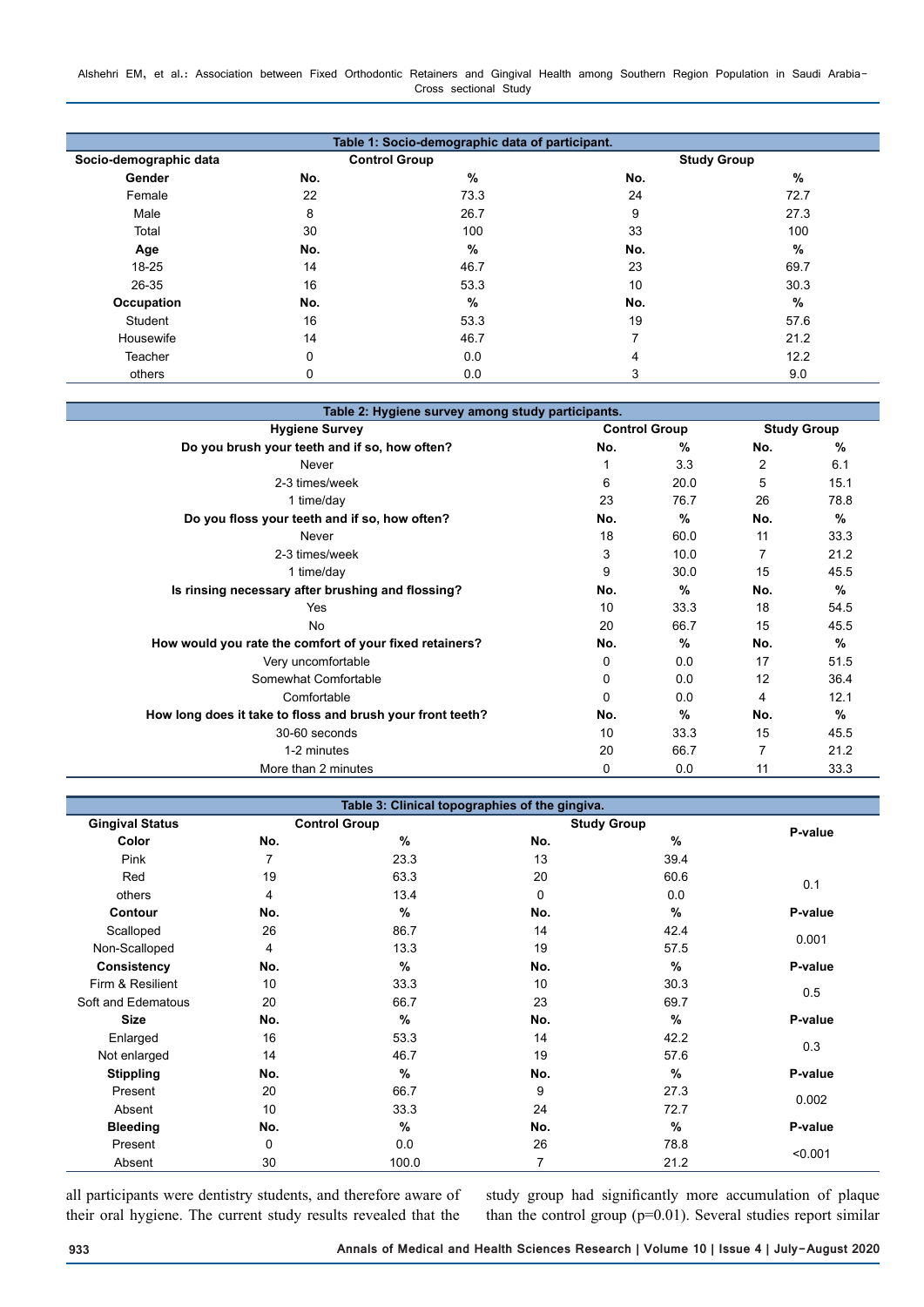findings. Our findings are in concordance with those of Artun, [18] who reported a presence of accumulated plaque to retainers. Similarly, Levin et al. [8] reported an association between fixed retainers and increased plaque retention, while Rody et al. [13] and Al-Nimri et al. <sup>[9]</sup> report a higher percentage of sites with visible plaque observed among the retainers groups. Moreover, Heier et al. [4] also reported more plaque present on the lingual surfaces in the fixed retainer group. In the current study, no significant differences were found between the two groups according to the gingival color, consistency, size, PI, GI, and the presence of calculus. This result is on the same line with results obtaind by Al-Nimri et al. [9] also reported no significant differences between the PI ( $p=0.165$ ) and GI ( $p=0.150$ ) of the two groups. Similar results were reported in a Swiss study conducted by Dietrich et al. [19] to assess the long-term success of maxillary fixed retainers, investigate their effect on gingival health, and analyze the survival rate after a mean period of 7 years in retention. Results showed that PI was not a significant predictor of GI. These findings are in concordance with ours. However, different findings were reported by Juloski et al. [20] in a Serbian study to investigate the long-term influence of fixed lingual retainers on the development of mandibular gingival recession and calculus accumulation. Significantly more calculus accumulation was observed in the retainer group compared with the group without retainers. In addition, it was also concluded that long-term presence of fixed lingual retainers does seem to increase calculus accumulation. Difference in materials and methods may account for the difference in study findings. Moreover, Heier et al. [4] also reported slightly more calculus present on the lingual surfaces in the fixed retainer group. This could be due to the difference in study setting and population.

## **Conclusion**

The fixed orthodontic retainers have an impact on the gingival bleeding and the amount of plaque accumulation. Nevertheless, there is no enough scientific evidence to support an association between advanced periodontal disease and fixed orthodontic retainers. Considering the small sample size of this study this may indicate a further studies with large sample size and longterm studies that would assess a wide range of outcomes and correlations that might affect periodontal well-being.

## **Recommendations**

Further study which include the GCF amount and composition is required to evaluate the effect of orthodontic retainers on the amount and composition of GCF us will as inflammatory biomarkers that present in GCF.

## **Competing Interests**

The authors declare that they have no competing interests.

#### **References**

1. Kinane DF, Stathopoulou PG, Papapanou PN. Periodontal diseases. Nat Rev Dis Primers. 2017;3:1-4.

- 2. Salehi P, Najafi HZ, Roeinpeikar SM. Comparison of survival time between two types of orthodontic fixed retainer: A prospective randomized clinical trial. Prog Orthod. 2013;14:25.
- 3. Zachrisson BU. Long-term experience with direct-bonded retainers: update and clinical advice. J Clin Orthod. 2007;41:728.
- 4. Heier EE, De Smit A, Wijgaerts IA, Adriaens PA. Periodontal implications of bonded versus removable retainers. Am J Orthod Dentofacial Orthop. 1997;112:607-616.
- 5. Kaji A, Sekino S, Ito H, Numabe Y. Influence of a mandibular fixed orthodontic retainer on periodontal health. Aust Orthod J. 2013;29:76.
- 6. Lee KD, Mills CM. The V-loop bonded lingual retainer. Oral Health J. 2010;100:16-18.
- 7. César Neto JB, Régio MR, Martos J, Spautz F, Moraes GB. Analysis of the periodontal status of patients with mandibularbonded retainers. Revista Odonto Ciência. 2010;25:132-136.
- 8. Levin L, Samorodnitzky-Naveh GR, Machtei EE. The association of orthodontic treatment and fixed retainers with gingival health. J Periodontol. 2008;79:2087-2092.
- 9. Al-Nimri K, Al Habashneh R, Obeidat M. Gingival health and relapse tendency: A prospective study of two types of lower fixed retainers. Aust Orthod J. 2009;25:142.
- 10. Renkema AM, Fudalej PS, Renkema A, Kiekens R, Katsaros C. Development of labial gingival recessions in orthodontically treated patients. Am J Orthod Dentofacial Orthop. 2013;143:206-212.
- 11. Slutzkey S, Levin L. Gingival recession in young adults: Occurrence, severity, and relationship to past orthodontic treatment and oral piercing. Am J Orthod Dentofacial Orthop. 2008;134:652-656.
- 12. Årtun J, Spadafora AT, Shapiro PA, McNeill RW, Chapko MK. Hygiene status associated with different types of bonded, orthodontic canine-to-canine retainers: A clinical trial. J Clin Periodontol. 1987;14:89-94.
- 13. Rody WJ, Akhlaghi H, Akyalcin S, Wiltshire WA, Wijegunasinghe M. Impact of orthodontic retainers on periodontal health status assessed by biomarkers in gingival crevicular fluid. Angle Orthod. 2011;81:1083-1089.
- 14. Booth FA, Edelman JM, Proffit WR. Twenty-year followup of patients with permanently bonded mandibular canine-to-canine retainers. Am J Orthod Dentofacial Orthop. 2008;133:70-76.
- 15. Pandis N, Vlahopoulos K, Madianos P, Eliades T. Long-term periodontal status of patients with mandibular lingual fixed retention. Eur J Orthod. 2007;29:471-476.
- 16. Corbett AI, Leggitt VL, Angelov N, Olson G, Caruso JM. Periodontal health of anterior teeth with two types of fixed retainers. Angle Orthod. 2015;85:699-705.